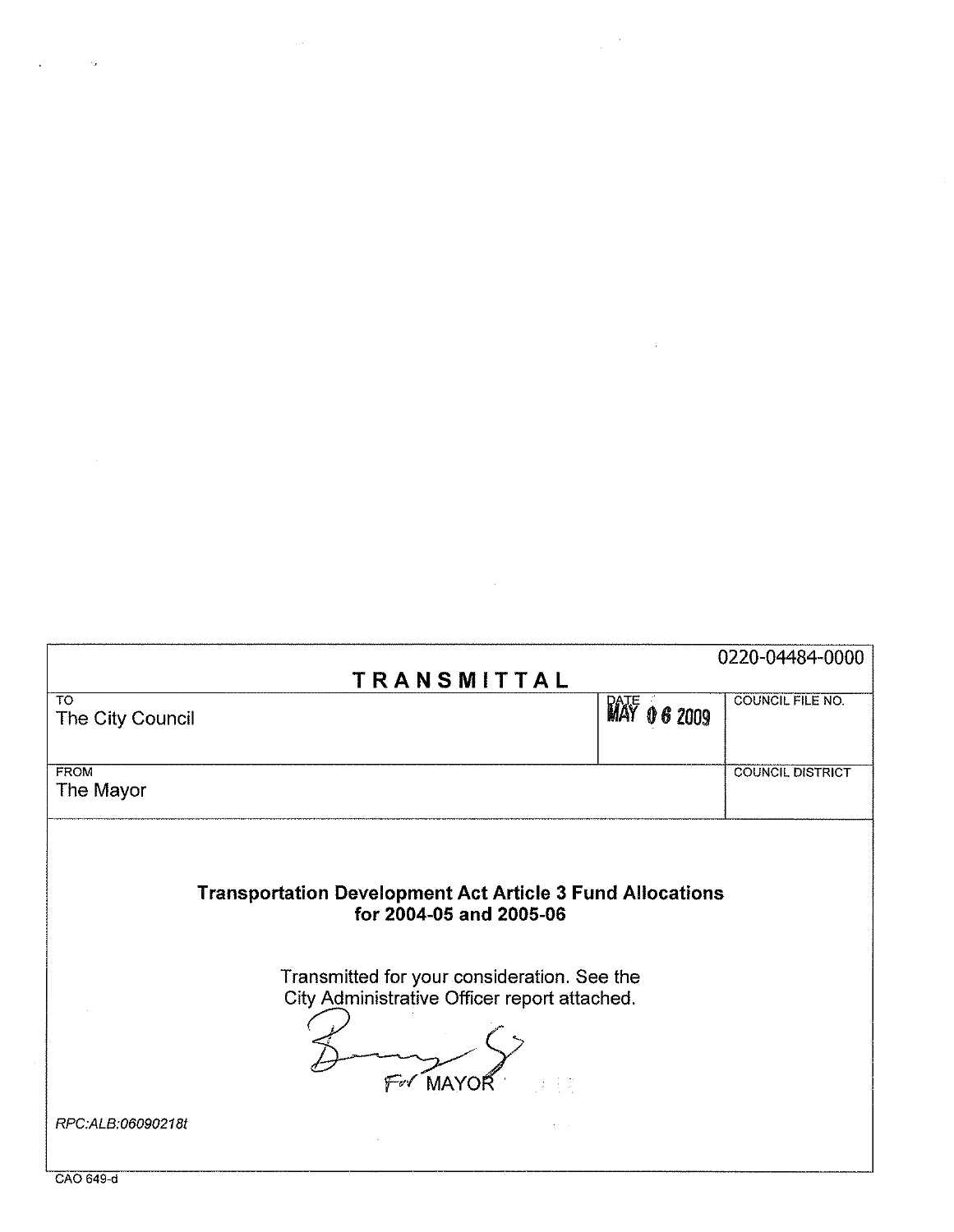# **OFFICE OF THE CITY ADMINISTRATIVE OFFICER**

Date: May 1, 2009 CAO File No. 0220-04484-0000

To: The Mayor

Council File No. Council District:

From: Raymond P. Ciranna, Interim City Administrative Officer

Reference: Report from the Department of Transportation dated February 2, 2009; Referred by the Mayor on February 11, 2009

Subject: **TRANSPORTATION DEVELOPMENT** ACT **ARTICLE 3 FUND ALLOCATIONS FOR BICYCLE AND PEDESTRIAN FACILITIES FOR 2004-05 AND 2005-06**

## **SUMMARY**

The General Manager of the Department of Transportation (DOT) requests technical actions necessary to claim approximately \$2.2 million in Transportation Development Act Article 3 (TDA) funds from 2004-05 and \$2.3 million in TDA funds from 2005-06 that were previously placed on reserve with the Metropolitan Transportation Authority (Metro) in accordance with Metro guidelines for fund use. The actions in this report are necessary to appropriate TDA funds to the Local Transportation Fund (LTF). The purpose of the LTF, a special purpose fund included in the City budget, is to provide for a transportation program for bicycle and pedestrian facilities. All TDA funds are deposited into the LTF for expenditures for approved projects.

This report also includes the list of projects for which 2004-05 and 2005-06 funds are proposed to be used (see Attachment 1, Columns A and 8). These qualifying projects were selected for funding based on their readiness to immediately enter stages of planning, construction or implementation. Recommendations also include the transfer of approximately \$1.5 million in funds within the LTF from various projects in earlier implementation stages to those requiring immediate funding (see Attachment 1, Columns C and D). This report also contains recommendations to provide for the allocation of the unappropriated fund balance (\$703,720) in the LTF for projects (see Attachment 1, Column E). Finally, funding is provided for the reimbursement of City costs associated with bicycle and pedestrian projects associated with DOT's Traffic Signals Program and the Smart Pedestrian Warning Devices Program (Attachment 2).

## **Background**

In 1971, the TDA established a local transportation fund in each county of the State, funded by onefourth of one percent of the State sales tax on gasoline. Article 3 of the TDA permits up to two percent of the annual amount to be made available to cities and counties to construct and maintain bicycle and pedestrian facilities. These funds are apportioned annually to local jurisdictions based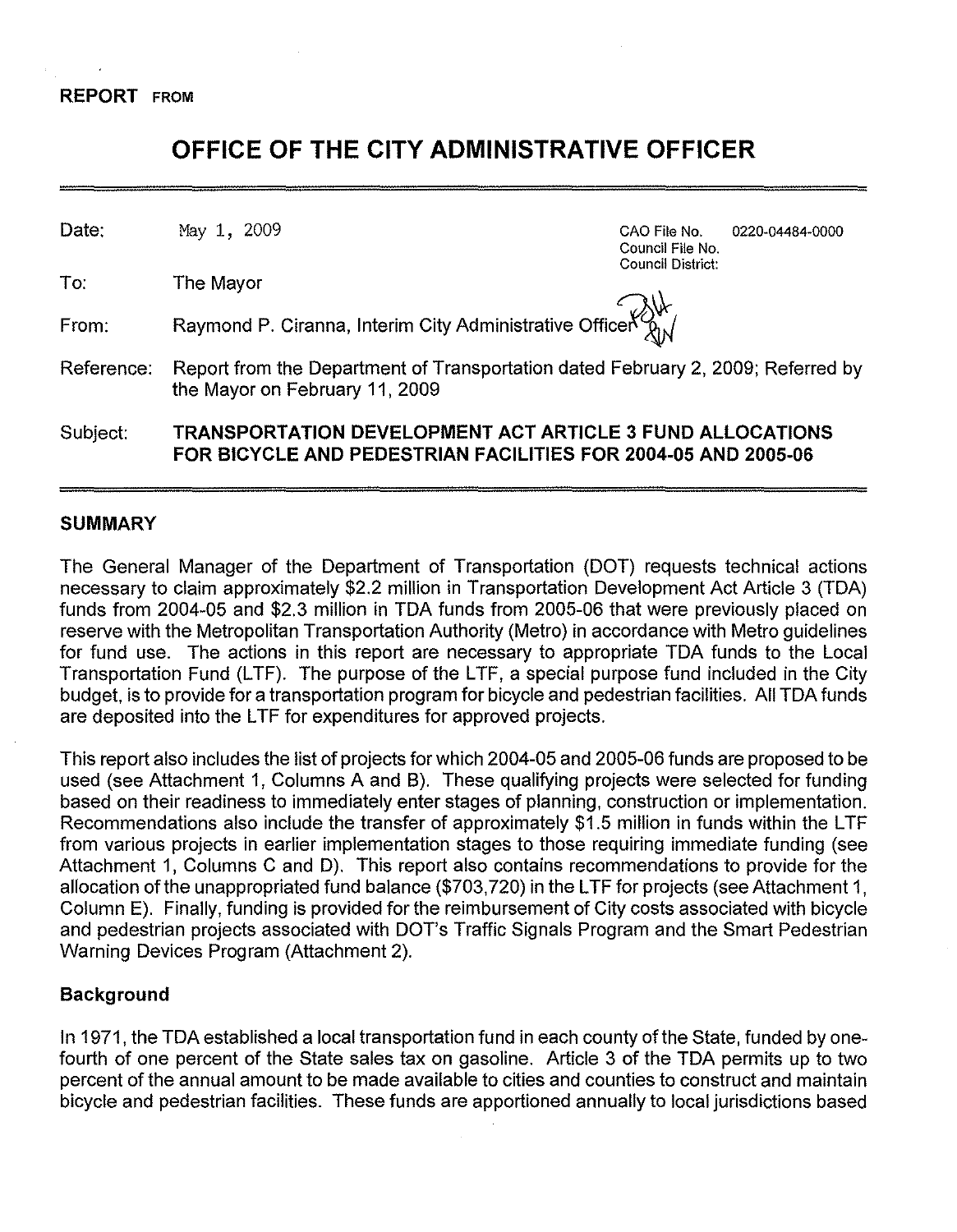on population. The bikeway and pedestrian projects funded with TDA Article 3 funds are typically those that do not qualify for funding through the Metro Call for Projects, often because they lack regional significance or are focused on maintaining or refurbishing existing bikeways, activities that are not typically funded through the Call.

Although TDA funds are typically made available on an annual basis, Metro guidelines specify that the City formally request only funds that will be expended or encumbered in a given fiscal year. Funds that do not fit this criterion are placed on reserve and held in an account by the County Auditor Controller until the City designates the specific projects that are ready for design or construction and for which the funds will be used. The current practice for the majority of cities in the county is to allow for two to three apportionments to accrue before funds are drawn down from Metro. A narrative description of the projects proposed to be funded with the 2004-05 and 2005-06 allocations appears in pages three through five of the attached DOT report. Currently, the City has three apportionments on reserve with Metro (2004-05 funds, 2005-06 funds and 2006-07 funds).

DOT will submit similar claims for projects using the 2006-07 allocations after funding is spent down from all previous allocations, consistent with Metro guidelines. A recommendation in this report allows DOT to place the City's 2007-08 allocation (\$2,766,775) on reserve with the Metro.

## **RECOMMENDATIONS**

That the City Council, subject to the approval of the Mayor:

- 1. Instruct the General Manager of the Department of Transportation (DOT) to submit the required Transportatino Development Act (TDA) Article 3 Local Claim Forms to the Los Angeles County Metropolitan Transportation Authority (Metro) to claim the TDA Article 3 bicycle and pedestrian apportionments for 2004-05 (\$2,234,877) and for 2005-06 (\$2,323,179);
- 2. Instruct the General Manager of DOT to submit the required TDA Local Claim Form to Metro to reserve \$2,766,775 in TDA Article 3 bicycle and pedestrian apportionments for 2007-08;
- 3. Authorize DOT to receive up to \$4,558,056 of TDA Article 3 funds for 2004-05 and 2005-06 apportionments from Metro for the implementation of bicycle and pedestrian facilities, deposit the funds into the Local Transportation Fund (LTF) No. 207, and appropriate these funds to various project accounts, in the amounts identified in Attachment 1, Columns A and B;
- 4. Authorize the Controller to transfer \$1 ,532,681.52 from inactive or completed projects to new project accounts within the LTF No. *207/94* and Transportation Grant Fund No. *655/94* in the amounts shown in Attachment 1, Columns C and D;
- 5. Authorize the Controller to appropriate \$703,719.55 of the unappropriated case revenue balance within the LTF No. *207/94,* as shown in Attachment 1, Column E;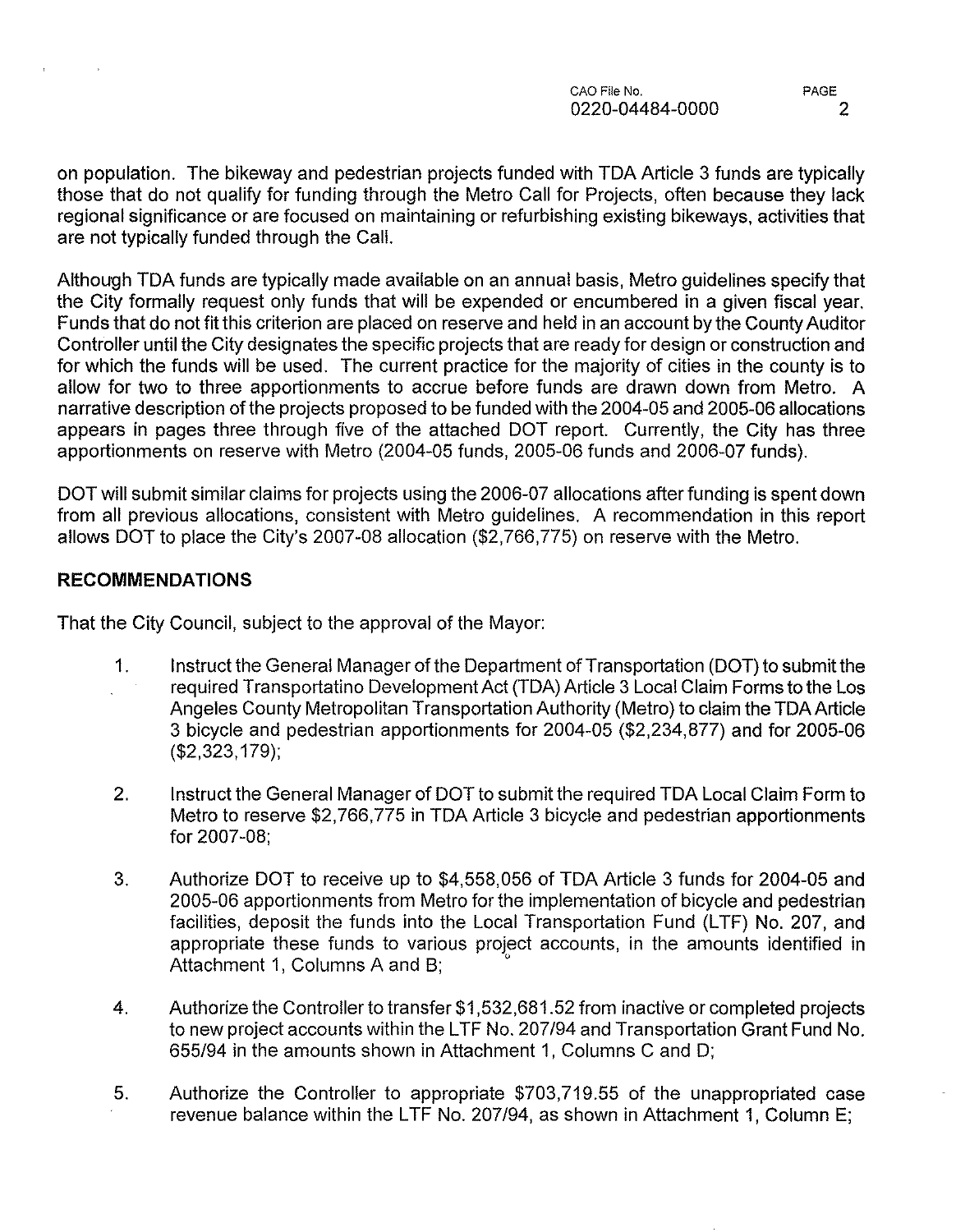- 6. Authorize DOT to transfer funds from the LTF No. 207/94 to the various General Fund No. 100/94 accounts, in the amounts shown in Attachment 2; and
- 7. Authorize the City Administrative Officer to make technical corrections as necessary to transactions included in this report to implement Mayor and Council intentions.

## **FISCAL IMPACT STATEMENT**

This report recommends actions related to the Transportation Development Act Article 3 (TDA) funds that are allocated to the City by the Los Angeles County Metropolitan Transportation Authority for the implementation of bicycle and pedestrian facilities. City costs are covered by the TDA funds and there is no General Fund impact. These recommendations are in compliance with the City's Financial Policies.

*RPC:ALB:06090218*

**Attachments**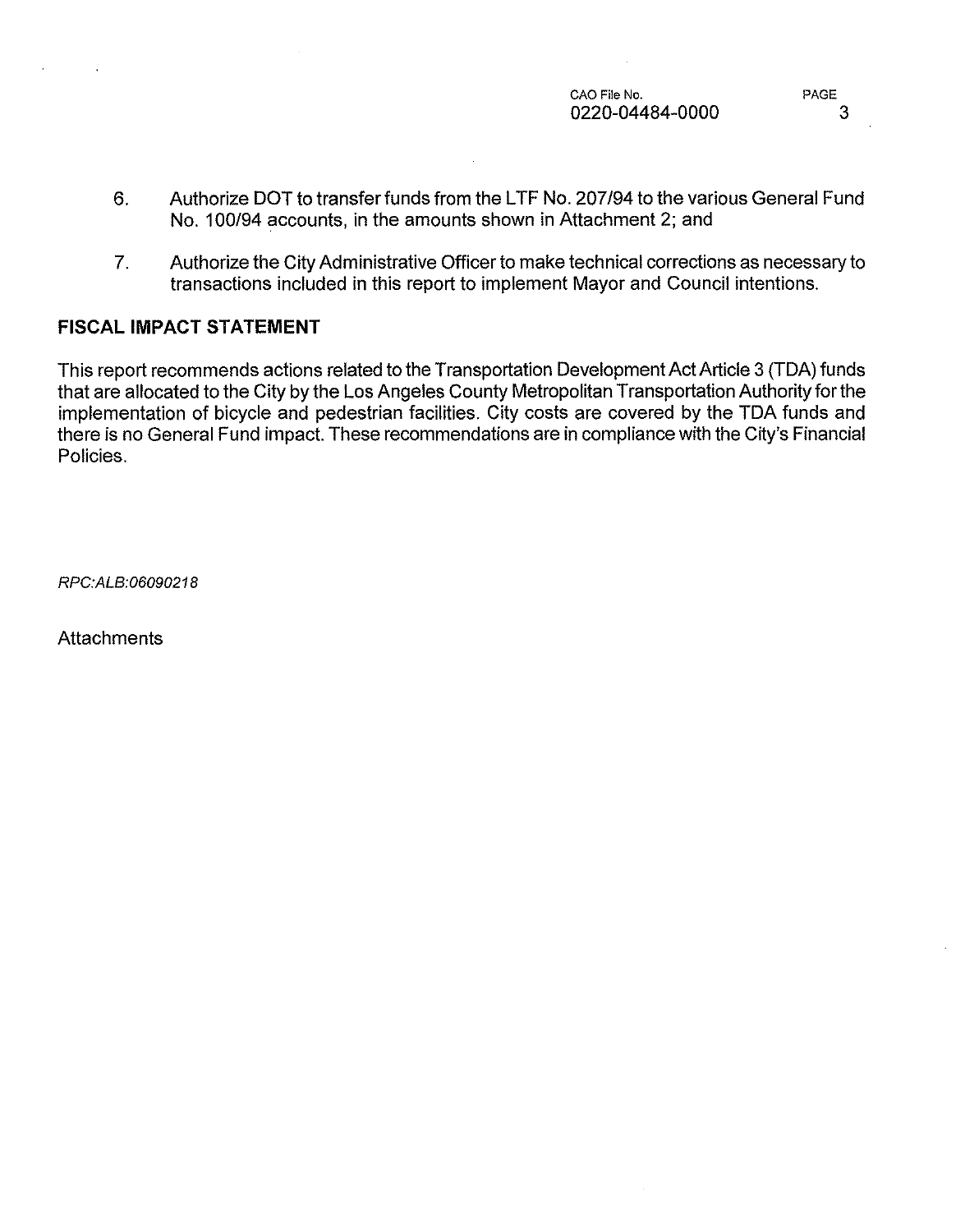ATTACHMENT 1

City of Los Angeles Department of Transportation<br>TRANSPORTATION DEVELOPMENT ACT (TDA) ARTICLE 3 FUNDS<br>FUND ALLOCATION PLAN FOR FY 2004-05 AND FY 2005-06<br>BICYCLE AND PEDESTRIAN FACILITIES PROGRAM

Madified by DOT on 01/07/09

|                                                                                                                                            |                  |                                 |                             |                                   | œ                           |                            |                             | ш                     |
|--------------------------------------------------------------------------------------------------------------------------------------------|------------------|---------------------------------|-----------------------------|-----------------------------------|-----------------------------|----------------------------|-----------------------------|-----------------------|
|                                                                                                                                            | Fund             | Account                         | Council                     | <b>New Allocation</b>             | New Allocation              | Transfer old               | Transfer old                | Allocation of         |
| Project Title (not ranked)                                                                                                                 | <b>Numbar</b>    | Number                          | District                    | FY04-05 Funds                     | <b>FY05-06 Funds</b>        | <b>Funas FROM</b>          | Funds TO                    | <b>Unapprop.</b> Fund |
| <b>SAN FERNANDO RD BIKE PATH</b>                                                                                                           | 207-94           | 흽                               | $\frac{2.6.7}{ }$           |                                   | \$134,521.00                |                            | \$74,681.52                 |                       |
| LOS ANGELES RIVER BIKEWAY<br>N                                                                                                             | 207-94           | TBD*                            | 14, 13                      | \$109,634.00                      | \$250,000.00                |                            |                             |                       |
| <b>BIKE PATH MAINTENANCE/REFURBISHMENT</b><br>ö                                                                                            | 207-94           | TBD*                            | CITYVIDE                    | \$100,000.00                      | \$300,000.00                |                            |                             |                       |
| TAYLOR YARD BICYCLE BRIDGE<br>₹                                                                                                            | 207-94           | TBD*                            |                             | \$100,000,00                      | \$100,000.00                |                            |                             | \$75,727.02           |
| <b>5 BIKEWAYS PROGRAM</b>                                                                                                                  | 207-94           | TBD*                            | CITYVIDE                    | \$250,000.00                      | \$400,000.00                |                            |                             |                       |
| 6 BIKE LANE PROGRAM CITYWIDE                                                                                                               | 207-94           | TBD*<br>TBD*                    | <b>CITYMDE</b>              |                                   |                             |                            | \$150,000.00                |                       |
| 7 BICYCLE COMMUTER ASSISTANCE<br><b>8 BICYCLE PRINTING</b>                                                                                 | 207-94<br>207-94 | ים<br>ופו                       | <b>CITYWIDE</b><br>CITYWIDE | <b>\$25,000.00</b><br>\$50,000.00 | \$25,000.00<br>\$150,000.00 |                            |                             |                       |
| 9 BICYCLE PARKING                                                                                                                          | 207-94           | <b>TBD*</b>                     | CITYWIDE                    | \$40,000.00                       | \$35,000.00                 |                            | \$325,000.00                |                       |
| 10 BICYCLE FACILITY SUPPORT MATERIAL                                                                                                       | 207-94           | TBD*                            | CITYVIDE                    | \$10,000.00                       | \$40,000.00                 |                            |                             |                       |
| <b>BICYCLE STUDIES</b><br>Ξ                                                                                                                | 207-94           | TBD*                            | <b>CITYVIDE</b>             |                                   | \$40,000.00                 |                            |                             |                       |
| <b>12 BICYCLE PLAN</b>                                                                                                                     | 207-94           | ទ<br>ក                          | CITYWIDE                    |                                   |                             |                            | \$50,000.00                 | \$50,000.00           |
| <b>PROJECT TECH SUPPORT-BIKEWAYS</b><br>₫                                                                                                  | 207-94           | <b>POTE</b>                     | <b>CITYWIDE</b>             | \$7,500.00                        | \$7,500.00                  |                            |                             | \$5,000.00            |
| SAFETY EDUCATION<br>Ξ<br>Ξ                                                                                                                 | 207-94           | <b>Delta</b><br>TBD*            | CITYVIDE                    | \$111,743.00                      | \$116,158.00                |                            |                             |                       |
| SMART PED WARNING DEVICES<br>TRAFFIC SIGNAL PROGRAM<br>$\overline{1}$                                                                      | 207-94<br>207-94 | i<br>Pla                        | CITYVIDE                    | \$600,000.00                      |                             |                            | \$422,000.00                |                       |
| LOS ANGELES RIVER PHASE 1 BIKE PATH<br>⊵                                                                                                   | 655-94           | TBD*                            | 14.13                       |                                   |                             |                            |                             | \$572,992.53          |
| SAN FERNANDO RD BIKE PATH PHASE 2 - MATCH<br>₽                                                                                             | 655-94           | "TBD"                           | 6.7                         | \$481,000,00                      | \$475,000.00                |                            |                             |                       |
| SAN FERNANDO RD BIKE PATH PHASE 3 - MATCH<br>≘                                                                                             | 655-94           | TBD*                            | $\frac{6}{2}$               | \$100,000.00                      |                             |                            |                             |                       |
| EXPOSITION WEST BIKEWAY - MATCH<br>Ŕ                                                                                                       | 655-94           | TBD*                            | 5,10                        | \$100,000.00                      |                             |                            |                             |                       |
| MATCH<br>BIKE PATH BET. SEPULVEDA BASIN & WARNER CTR.-                                                                                     | 655-94           | TBD*                            | 5,6,12                      |                                   |                             |                            | \$41,000.00                 |                       |
| <b>HOLIGHT - SED MINO PED LINKAGES</b>                                                                                                     | 655-94           | ГBD*                            |                             |                                   | \$250,000.00                |                            |                             |                       |
| MATCH<br><b>ATCH</b><br><b>BYZANTINE LATINO QUARTER ON PICO &amp; HOOVER - M</b><br>KOREATOWN PED IMPROV OLYMPIC & NORMANDIE<br>हिं<br>ब्र | 655-94<br>655-94 | TBD                             | $\ddot{ }$                  |                                   |                             |                            | \$135,000.00<br>\$67,500.00 |                       |
| <b>HOILW</b><br>WEST ADAMS STREETSCAPE IN HISTORIC DISTRICT<br>្ត                                                                          | 655-94           | 晶                               | 옠                           |                                   |                             |                            | \$67,500.00                 |                       |
| - MATCH<br><b>NCEMENTS</b><br>L.A. NEIGHBORHOOD INITIATIVE WEST ADAMS ENHAI<br>8                                                           | 655-94           | 闾                               | ထ္                          |                                   |                             |                            | \$200,000.00                |                       |
| 27 J98th STREET BIKE LANE PROJECT<br>28 JSAN FERMANDO RD BIKE PATH PHASE III<br>29 VERMONT SIDEWALK WIDENING PROJITRA                      | 207-94           | $rac{3}{2}$                     | œ                           |                                   |                             | \$500,000.00               |                             |                       |
|                                                                                                                                            | 207-94           | <u>1298</u>                     | $\frac{6}{2}$               |                                   |                             | \$311,056.84               |                             |                       |
|                                                                                                                                            | 207-94           |                                 | ယ                           |                                   |                             | \$174,713.55               |                             |                       |
| LA RIVER 1C FLETCHER TO BARCLAY<br>ਫ਼                                                                                                      | 207-94           | <b>A206</b><br>V <sub>205</sub> | P                           |                                   |                             | 12<br>5827                 |                             |                       |
| PC'S SAN FERNANDO RD METROLINK BIKEPATH<br>LOS ANGELES RIVER BIKEWAY<br>न्नल                                                               | 207-94<br>207-94 | W513                            | 1.4.13                      |                                   |                             | \$14,276.85<br>\$1,613.65  |                             |                       |
| SAN FERNANDO RD PH1 BIKE PATH<br>इन्नि                                                                                                     | 207-94           | W289                            |                             |                                   |                             | \$0.02                     |                             |                       |
| HANSEN DAM BIKE PATH, PH2                                                                                                                  | 207-94           | W201                            |                             |                                   |                             | \$46,384.55                |                             |                       |
| HANSEN DAM BIKE PATH, PH2<br>$\overline{35}$                                                                                               | 207-94           | <b>A201</b>                     |                             |                                   |                             | \$40,000.00                |                             |                       |
| ORANGE LINE BIKEWAY ENHANCE<br>ସ<br>।ह                                                                                                     | 207-94           | A316                            | 2,3,5,6,12                  |                                   |                             | \$65,637.00                |                             |                       |
| BIKE PATH MAINTENANCE/REFURBISHMENT                                                                                                        | 207-94<br>207-94 | A210<br>$\overline{317}$        | CITYWIDE                    |                                   |                             | \$166.39                   |                             |                       |
| 38 HOLLYWOOD MEDIA DISTRICT PED<br><b>SOIBIKE LANE PROGRAM-CITYWIDE</b>                                                                    | $207 - 94$       | T <sub>203</sub>                | CITYVIDE                    |                                   |                             | \$20,000.00<br>\$25,717.67 |                             |                       |
| 40 BIKE LANE PROGRAM                                                                                                                       | 207-94           | A203                            | CITYWIDE                    |                                   |                             | \$104,623.52               |                             |                       |
| <b>PROJECT TECH SUPPORT-BIKEWAYS</b><br>4                                                                                                  | 207-94           | A308                            | CITYVIDE                    |                                   |                             | \$893.93                   |                             |                       |
| PROJECT TECH SUPPORT-BIKEWAYS<br>य्                                                                                                        | 207-94           | Y308                            | CITYWIDE                    |                                   |                             | \$632.85                   |                             |                       |
| 43 BIKEWAY MAPS                                                                                                                            | 207-94           | Y309                            | <b>CITYVIDE</b>             |                                   |                             | \$20,000.00                |                             |                       |
| 44 WATCH THE ROAD CAMPAIGN                                                                                                                 | 207-94           | $\frac{1}{2}$                   | <b>CITYWIDE</b>             |                                   |                             | \$3,418.49                 |                             |                       |
| <b>BIKE RACK &amp; PARKING PROGRAM</b><br>ত্ৰ                                                                                              | 207-94           | V306                            | CITYWIDE                    |                                   |                             | \$50,000.00                |                             |                       |
| SMART PED WARNING DEVICES<br><u>ৱ</u>                                                                                                      | 207-94           | VP97                            | CITYWDE                     |                                   |                             | \$4,323.10                 |                             |                       |
| BUREAU OF STREET LIGHTING<br>5                                                                                                             | 207-94           | W184                            |                             |                                   |                             | \$40,000.00                |                             |                       |
| <b>STREET SERVICES</b><br>$\overline{\overline{3}}$                                                                                        | 207-94           | C186                            |                             |                                   |                             | \$108,395.99               |                             |                       |
|                                                                                                                                            |                  |                                 | TOTAL                       | \$2,234,877.00                    | \$2,323,179.00              | \$1,532,681.52             | \$1,532,681.52              | \$703,719.55          |
|                                                                                                                                            |                  |                                 |                             |                                   |                             |                            |                             |                       |

Account Number to be Designated by DOT Accounting

MMCTTDA0405Attach1v4

 $\bar{z}$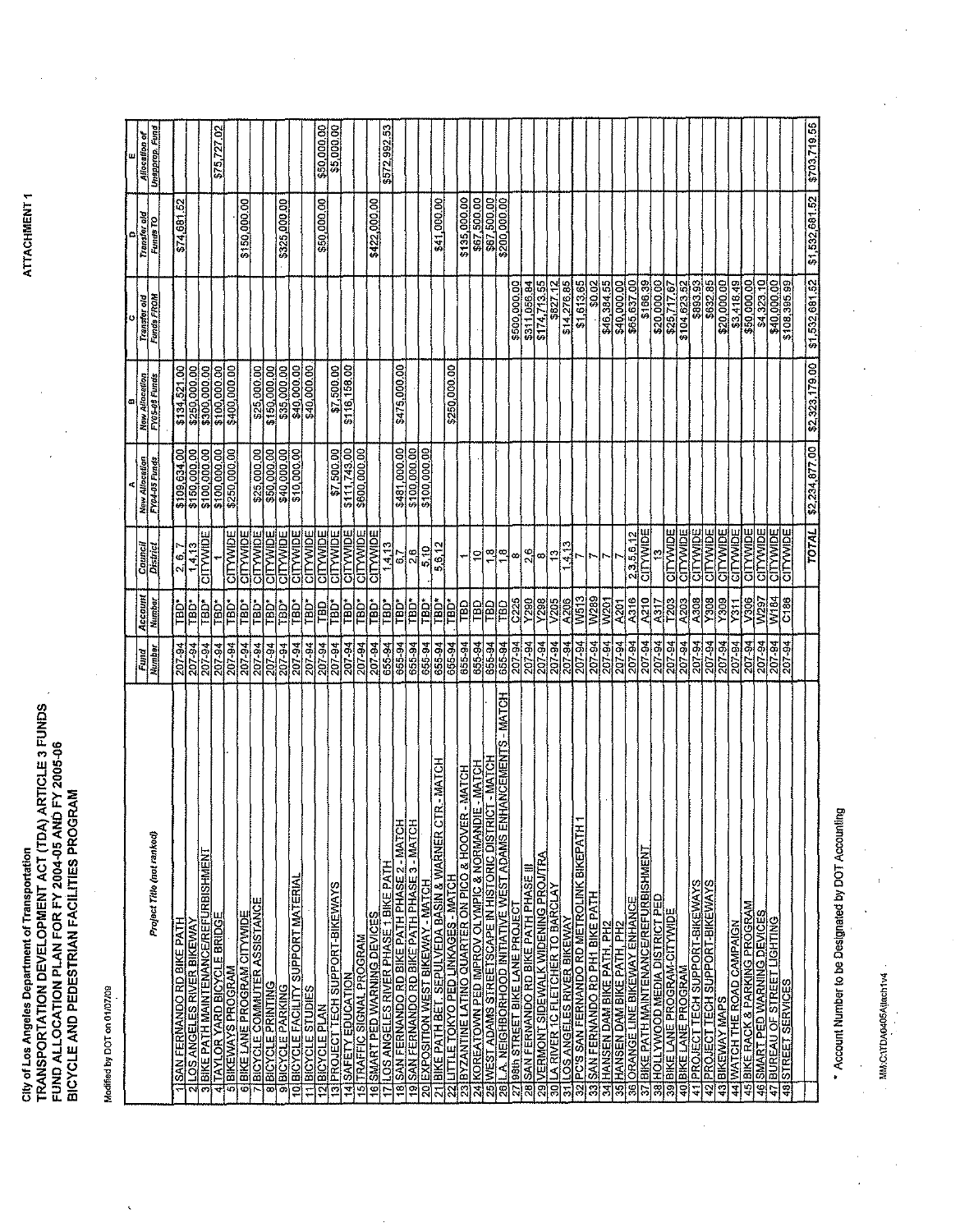City of Los Angeles Department of Transportation<br>TRANSPORTATION DEVELOPMENT ACT (TDA) ARTICLE 3 FUNDS

|                                   |        |              |                       | <b>General Fund</b> |                                  |                  |
|-----------------------------------|--------|--------------|-----------------------|---------------------|----------------------------------|------------------|
|                                   |        |              | <b>Salary Account</b> | Signal Supplies     |                                  | Contragctual     |
|                                   | Fund   | Account      | 1090                  |                     | Account 3360   Sign Account 3350 | Services Account |
| Project Title (not ranked)        | Number | Number       |                       |                     |                                  |                  |
| <b>TRAFFIC SIGNAL PROGRAM</b>     | 207-94 | "BD*         | \$220,000.00          | \$150,000.00        | \$10,000.00                      | \$220,000.00     |
| SMART PED WARNING DEVICES PROGRAM | 207-94 | <b>TBD*</b>  | 8422,000.00           |                     |                                  |                  |
| SMART PED WARNING DEVICES PROGRAM | 207-94 | <b>N/297</b> | \$19,058.87           |                     |                                  |                  |
|                                   |        | <b>TOTAL</b> | \$661,058.87          | \$150,000.00        | \$10,000.00                      | \$220,000.00     |
|                                   |        |              |                       |                     |                                  |                  |

\* Account Number to be Designated by DOT Accounting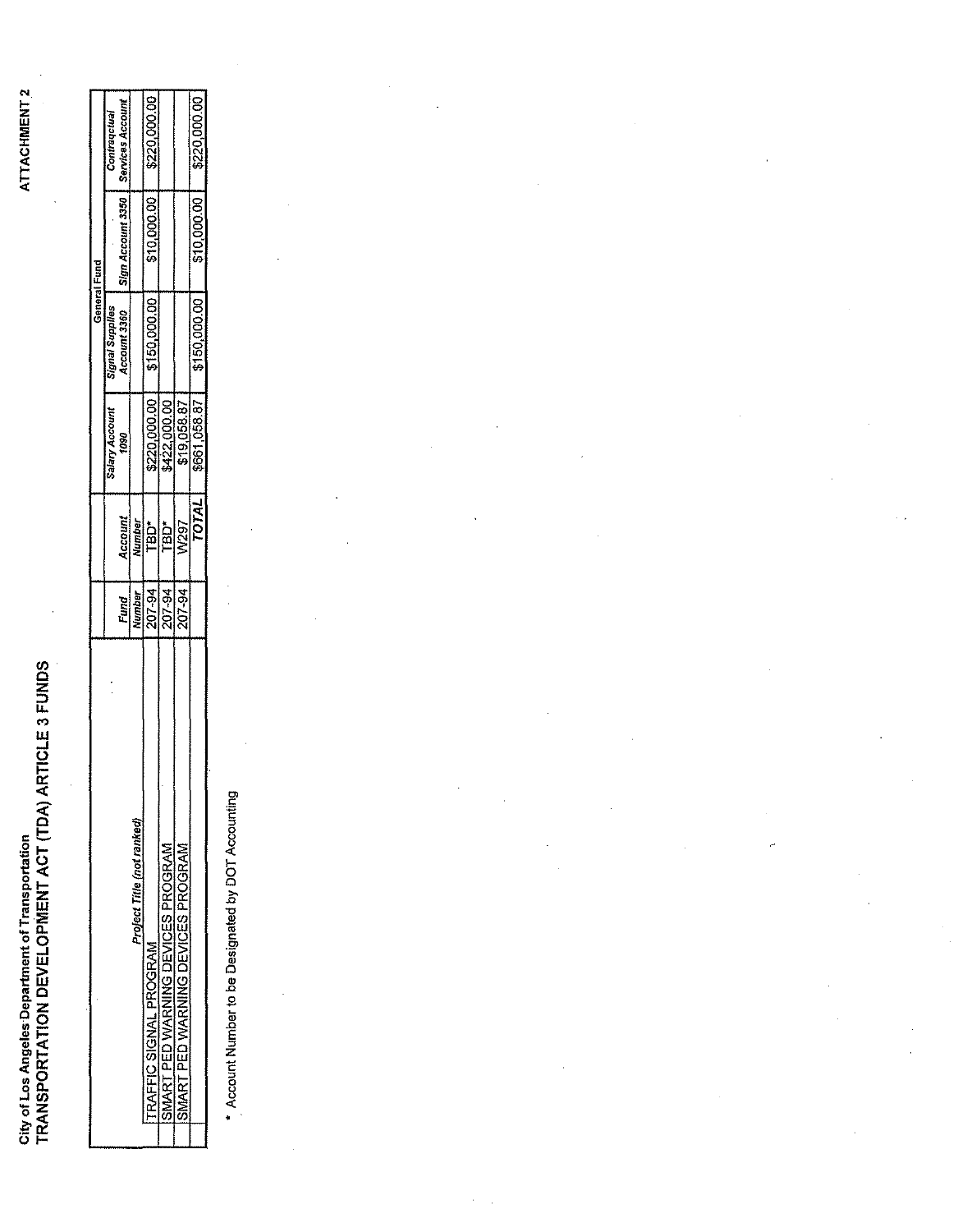## FORM GEN. <sup>160</sup> (Rev. 6.BO) **CITY OF LOS ANGELES**

## INTER-DEPARTMENTAL CORRESPONDENC**EOS FEB II** PM 3:35

**CITY ADHINISTRATIVE OFFICER** 

Date: February 9, 2009

To: Honorable Antonio Villaraigosa, Mayor Attention: June Lagmay, Legislative Coordinator

From: Rita L. Robinson, General Manager Department of Transportation

Subject: **TRANSPORTATION DEVELOPMENT** ACT **ARTICLE 3 FUND ALLOCATIONS FOR BICYCLE AND PEDESTRIAN FACILITIES FOR FISCAL YEAR 2004-05 AND 2005-06 FUNDS**

The Transportation Development Act (TDA) of 1971 established a local transportation fund in each county in California funded by a portion of the State sales tax on gasoline. Article 3 of the Act permits up to two percent of the annual amount received to be made available to cities and counties for implementing bicycle and pedestrian facilities. These funds are apportioned to local jurisdictions according to population. This report seeks approval to: submit necessary TDA Local Claim Forms to the Los Angeles County Metropolitan Transportation Authority (Metro) to claim Fiscal Year (FY) 2004-05 and FY 2005-06 funds (which have already been reserved); submit the necessary TDA Local Claim Form to Metro to reserve FY 2007-08 funds; transfer claimed funds from previous inactive bicycle/pedestrian projects to projects requiring funds; and appropriate and transfer funds to new bicycle and pedestrian projects.

#### **RECOMMENDATIONS**

That the City Council, subject to the approval of the Mayor:

- I. INSTRUCT the General Manager, Department of Transportation (DOT), to submit the necessary Transportation Development Act (TDA) Article 3 Local Claim Forms to the Los Angeles County Metropolitan Transportation Authority (Metro) to claim the TDA Article 3 bicycle and pedestrian apportiomnents of \$2,234,877 for Fiscal Year (FY) 2004-05 and \$2,323,179 for FY 2005-06;
- 2. INSTRUCT the General Manager, Department of Transportation, to submit the necessary TDA Article 3 Local Claim Forms to Metro to reserve \$2,766,775 in TDA Article 3 bicycle and pedestrian apportiomnents for FY 2007-08;
- 3. AUTHORIZE the Department of Transportation to receive up to \$4,558,056 ofTDA Article 3 funds for FY 2004-05 and FY 2005-06 apportiomnents from Metro for the implementation of bicycle and pedestrian facilities, deposit the funds into Local Transportation Fund No. 207, and appropriate such funds to various project accounts in the

ni HIGUN DAM  $10.22 \times 10^{-1}$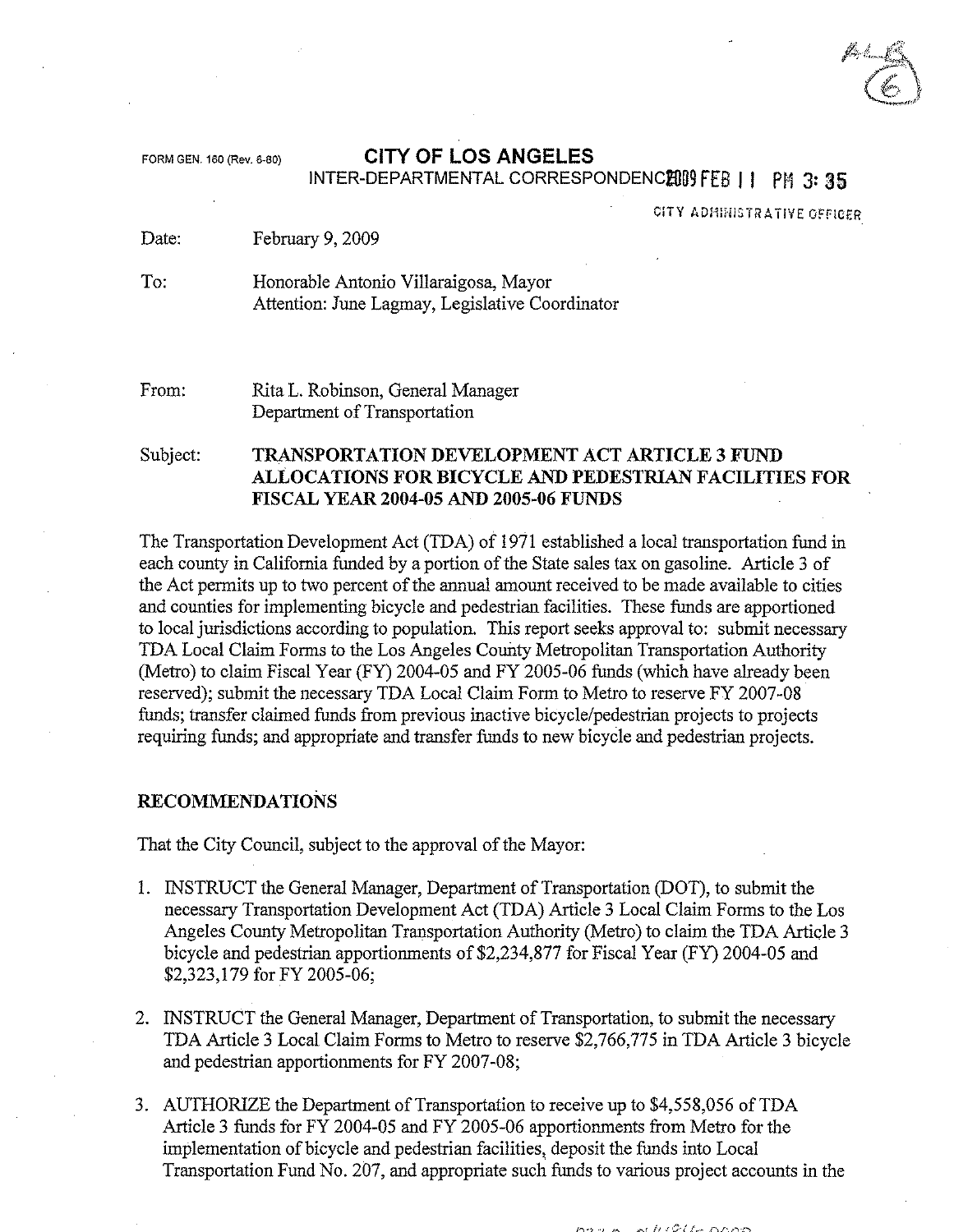Honorable Antonio Villaraigosa, Mayor 2 71 February 9, 2009

amounts listed in Attachment 1, Columns A and B, account numbers to be designated by the Department of Transportation;

- 4. TRANSFER \$ 1,532,681.52 from inactive or completed projects to new project accounts within Local Transportation Fund No. *207/94* and Transportation Grant Fund No. *655194* in the amounts shown in Attachment 1, Columns C and D;
- 5. AUTHORIZE the Controller to appropriate \$703,719.55 of unappropriated cash revenue balance within Local Transportation Fund No. 207, as shown in Attachment 1, Column E; and
- 6. AUTHORIZE, the Department of Transportation (DOT) to transfer funds from the Local Transportation Fund No. 207 to various General Fund *100194* accounts, in the amounts shown in Attachment 2.
- 7. AUTHORIZE the City Administrative Officer to make technical corrections as necessary to transactions included in this report to implement Mayor and Council intentions.

### **BACKGROUND**

The Transportation Development Act (TDA) of 1971 established a local transportation fund in each county funded by a portion of the State sales tax on gasoline. Article 3 of the Act permits up to two percent of the annual amount State sales tax on gasoline received to be made available to cities and counties to construct bicycle and pedestrian facilities. These funds are apportioned to local jurisdictions according to population.

Funding for the City's bikeway and pedestrian projects generally comes from two sources: (l) TDA Article 3 funds apportioned to the City using a fixed population formula (currently more than \$2.5 million per year), and (2) Metro's Transportation Improvement Program (TIP) Call for Projects, which awards funds on a competitive basis for projects of regional significance. TDA Article 3 funds are used to pay for a variety of bikeway and pedestrian projects, including bikeway maintenance and refurbishment and are also used to supplement Metro grant funding for bicycle and pedestrian projects.

Metro's guidelines for TDA Article 3 funds require that cities place each of their annual apportionments on reserve with Metro and draw down specific apportionments within three years of Metro's allocation or face possible reversion of funds. The current practice for the majority of cities in the county is to allow two to three apportionments to accrue before funds are drawn down from Metro. For the City, three apportionments are currently on reserve with Metro: \$2,234,877 for Fiscal Year (FY) 2004-05; \$2,323,179 for FY 05-06; and \$2,569,585 for FY 06-07. The City's FY 07-08 apportionment is \$2,766,775. This report, seeks authorization to claim the City's FY 04·05 and FY 05-06 apportionments and reserve its FY 07-08 apportionment. Authorization to claim the City's FY 06-07 apportionment of \$2,569,585 will be sought in a future report.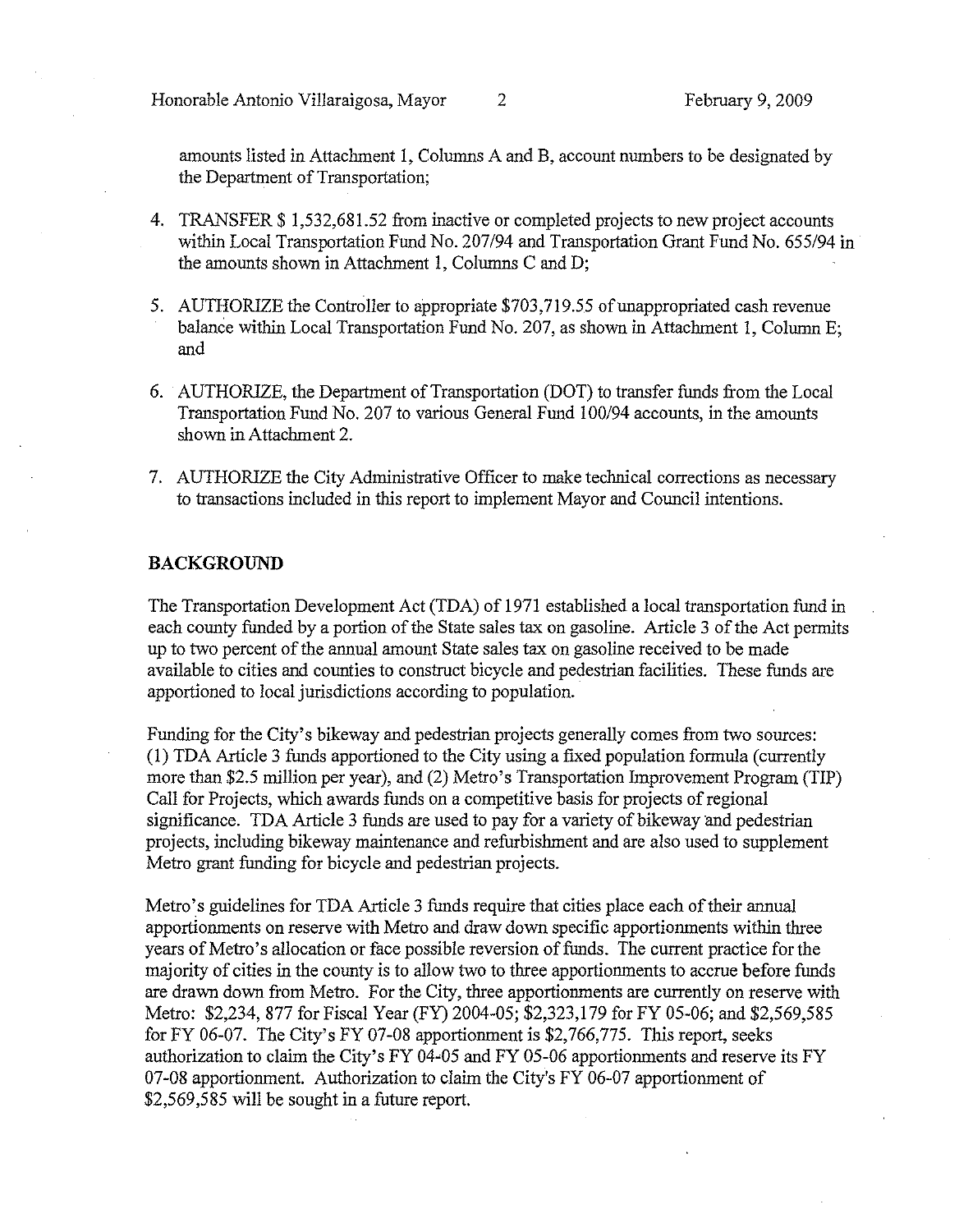Honorable Antonio Villaraigosa, Mayor 3 February 9, 2009

#### **DISCUSSION**

Attachment 1 is a table showing the bikeway and pedestrian related projects whose funding is affected by this report. The projects are not in rank order. A total of \$4,558,056 of TDA apportionments for FY 04-05 and FY 05-06 is available to the City. These funds are eligible for use in developing bicycle and pedestrian facilities, bicycle plans, supporting bikeways programs and maintaining Class 1 bikeway (bike path) facilities. Columns A and B show how the FY 04-05 and FY 05-06 funds, respectively, will be appropriated to individual projects or programs.

In addition to the appropriations of incoming FY 04-05 and FY 05-06 funds, the previously appropriated balance of \$1,532,681.52 needs to be transferred from inactive or completed projects to other projects which need funding immediately. Columns C and D in Attachment 1 show the amounts of transfers between projects. Column E shows how unappropriated cash revenue balance will be appropriated.

#### Proposition C Forecast and Transportation Grant Fund (TGF) Match Funding

On January 30, 2008 the City Council directed the City Administrative Officer (CAO), Chief Legislative Analyst (CLA), Department of Transportation (DOT) and Department of Public Works (DPW) to determine the best allocation of Proposition IB in an effort to reduce the midterm deficits in the Proposition C 10-year forecast. DOT has identified TDA Article 3 funds as one of the solutions to the projected Proposition C deficit: in that TDA Article 3 funds could be used as the required local match portion of the grant funded bicycle and pedestrian projects which normally is funded with Proposition C funds. Consequently, this report seeks to transfer \$1,917,000 in TDA funds for a portion of the local match requirements for nine bicycle and pedestrian projects to corresponding accounts in the DOT's FY 2006-07 Transportation Grant Fund (TGF) (Council File No. 06-1282-S3). The bicycle and pedestrian projects and their respective match amounts to be transferred are reflected in Attachment 1, (Columns A, B, and D).

#### **ADDITIONAL FUNDING FOR PROJECTS**

#### 1. San Fernando Road Bike Path Phase 1, 2 and 3

In an effort to implement a continuous bike path to connect regions of the East San Fernando Valley along the San Fernando Road corridor, DOT has identified a Metro owned right-of-way along the east side of San Fernando Road and has been working with Metro and Southern California Regional Rail Authority (SCRRA) which operates within this Metro owned right-of-way to implement the San Fernando Road Bike Path project.

When completed, the bike path will be over nine miles long and will be bounded by Roxford Street to the north and Cohasset Street (border of City of Burbank) to the south. Due to its size and length, the bike path project has been divided into three individual phases: Phase 1 (1.75 miles) is bounded by Roxford Street to the north and Hubbard Street (border of City of San Fernando) to the south; Phase 2 (2.75 miles)is bounded by Wolfskill Street (border of City of San Fernando) to the north and Branford Street to the south; Phase 3 (4.75 miles) is bounded by Branford Street to the north and Cohasset Street (border of City of Burbank) to the south.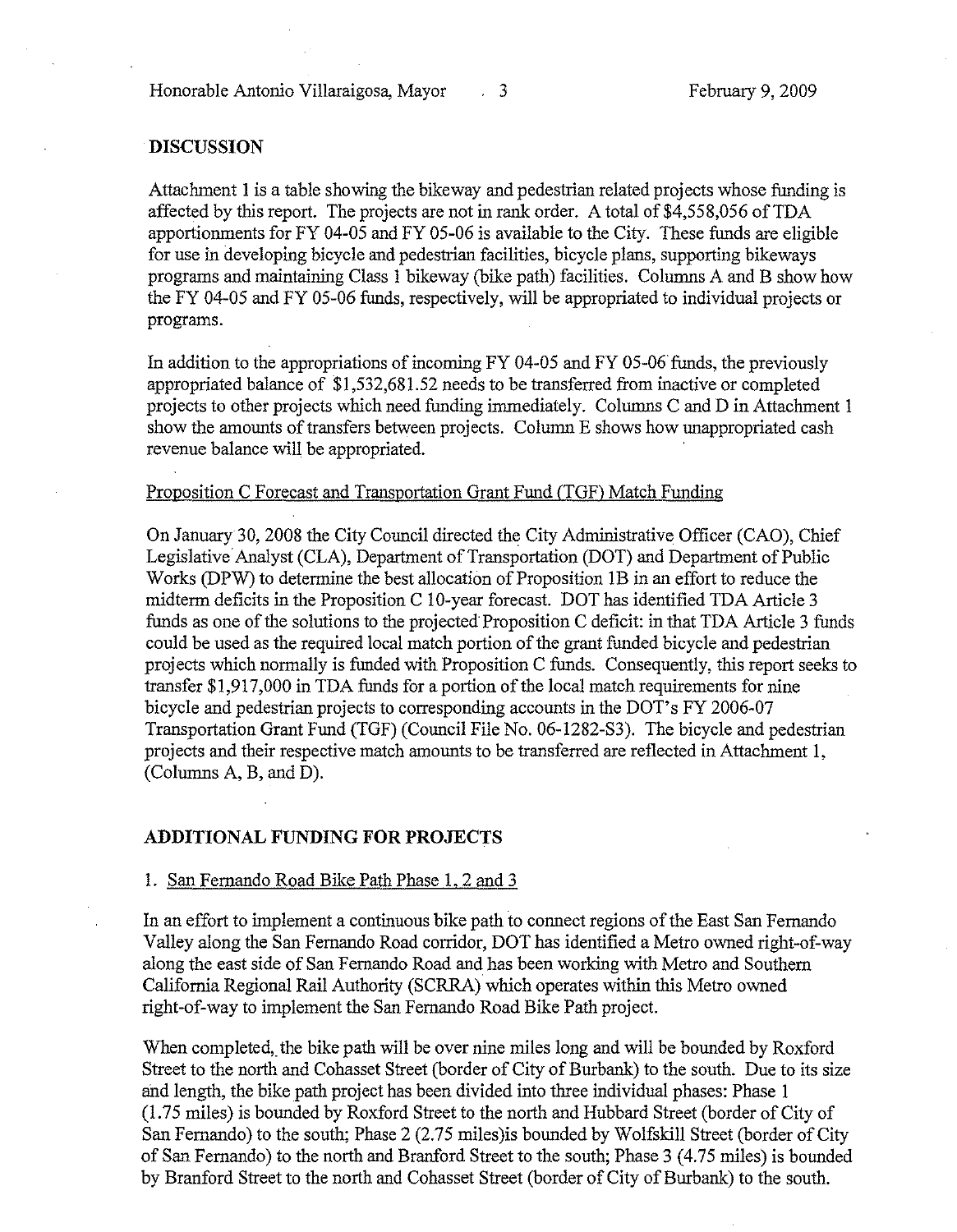Honorable Antonio Villaraigosa, Mayor 4 February 9, 2009

The City of San Fernando has installed its own San Fernando Road Bike Path within its City limits from Hubbard Street to Wolfskill Street. In addition to the construction of the bike path, each phase of the project will also include fencing to separate the bike path from the existing Metrolink tracks, paved bus-landing areas, new lighting, landscaping and irrigation. The project will also require modification of the traffic and railroad signals at intersections along the bike path's alignment.

Construction of Phase 1 began in October of 2004 and was completed in October of 2006. Design of Phase 2 is complete and construction will begin in the fall of 2009. Construction funds for Phase 2 were secured through the Metro's 2000 Call for Projects. Design of Phase 3 is 50 percent complete and a portion of the construction funds for this phase were secured through the Metro's 2007 Call for Projects.

All phases of the bike path project require extensive traffic and railroad signal modifications at intersections along its alignment due to adoption of the new national safety standards by the State of California in May of 2004. Many of these safety requirements were not foreseen either by DOT or SCRRA when the original grant applications for Phases 1 and 2 were submitted to Metro in 1995 and 2000; therefore the cost of implementation of these standards were not included in the grant applications and were not funded. As a result, TDA funds have been used to pay for the cost increases for construction of Phase 1 and will be required for construction of Phase 2.

SCRRA handles railroad traffic signal modifications and improvements necessary for all phases of the bike path project. It has modified its existing railroad signal system for Phase I and has agreed to design, construct, modify and maintain its railroad signal system for Phase 2. SCRRA has also made necessary improvements to its existing track structure and rail crossings for Phase 1 and will do the same for the Phase 2. All of these necessary improvements will be part of the bike path project cost and will be paid for by the project funds.

SCRRA requires a Construction and Maintenance (C & M) Agreement with the City. The Agreement identifies the scope of the bike path project, the scope of the railroad work necessary as a result of the bike path project and the amount to be transferred from the City to SCRRA to pay for such work. A Construction and Maintenance Agreement was executed for the Phase 1 project shortly before its construction and a new Agreement is now being fmalized for Phase 2 and will be executed before the start of construction in the fall of 2009. SCRRA's current cost estimate for its Phase 2 work is approximately \$3 million and DOT intends to spend up to \$1.5 million of its FY 04-05 and FY 05-06 TDA allocations on this phase and will seek the balance of any funds in a future request to the Mayor and Council.

#### 2. Traffic Signals Program

The Traffic Signal Program for pedestrian safety will fund the design and construction of four traffic signals and one midblock traffic signal to improve pedestrian and child safety. Traffic signals will be installed at 36th Street and Broadway, 75th Street and Main Street, Huntington Drive and Lifur Avenue, and La Cienega Boulevard and Packard Street. A midblock traffic signal will be installed on Vernon Avenue between Central Avenue and Hooper Avenue. The \$600,000 allocation will be transferred to the appropriate General Fund accounts for the cost of salaries, materials, and contractual services associated with the design and construction of these traffic signals.